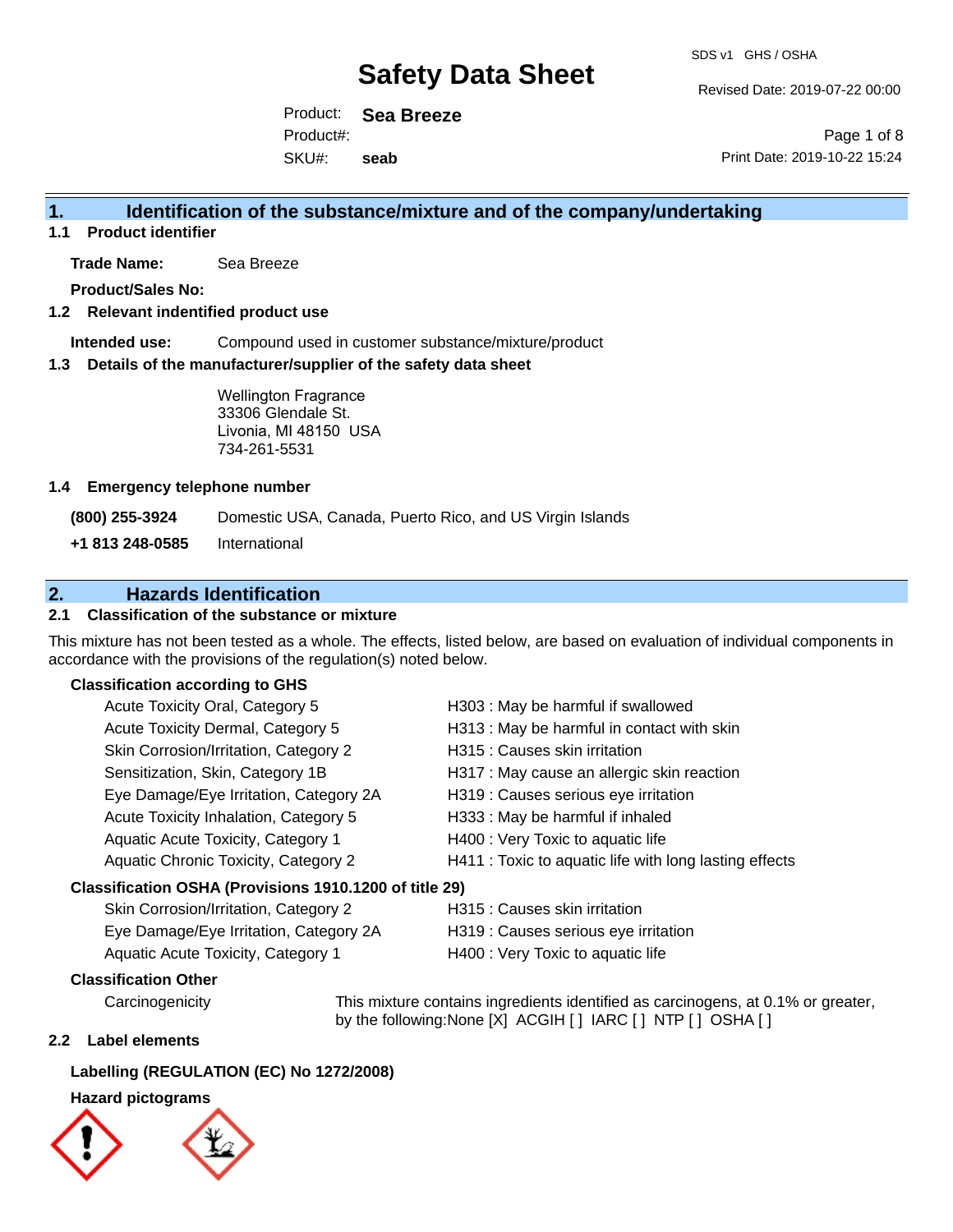Revised Date: 2019-07-22 00:00

Product: **Sea Breeze** SKU#: Product#: **seab**

Page 2 of 8 Print Date: 2019-10-22 15:24

| <b>Signal Word: Warning</b>     |                                                                                                                                  |
|---------------------------------|----------------------------------------------------------------------------------------------------------------------------------|
| <b>Hazard statments</b>         |                                                                                                                                  |
| H303                            | May be harmful if swallowed                                                                                                      |
| H313                            | May be harmful in contact with skin                                                                                              |
| H315                            | Causes skin irritation                                                                                                           |
| H317                            | May cause an allergic skin reaction                                                                                              |
| H319                            | Causes serious eye irritation                                                                                                    |
| H333                            | May be harmful if inhaled                                                                                                        |
| H400                            | Very Toxic to aquatic life                                                                                                       |
| H411                            | Toxic to aquatic life with long lasting effects                                                                                  |
| <b>Precautionary Statements</b> |                                                                                                                                  |
| <b>Prevention:</b>              |                                                                                                                                  |
| P264                            | Wash hands thoroughly after handling                                                                                             |
| P272                            | Contaminated work clothing should not be allowed out of the workplace                                                            |
| P273                            | Avoid release to the environment                                                                                                 |
| <b>Response:</b>                |                                                                                                                                  |
| P302 + P352                     | IF ON SKIN: Wash with soap and water                                                                                             |
| $P304 + P312$                   | IF INHALED: Call a POISON CENTER or doctor/physician if you feel unwell                                                          |
| $P305 + P351 + P338$            | IF IN EYES: Rinse cautiously with water for several minutes Remove contact lenses if<br>present and easy to do. continue rinsing |
| P312                            | Call a POISON CENTER or doctor/physician if you feel unwell                                                                      |
| $P333 + P313$                   | If skin irritation or a rash occurs: Get medical advice/attention                                                                |
| P337 + P313                     | If eye irritation persists: Get medical advice/attention                                                                         |
| P362                            | Take off contaminated clothing and wash before reuse                                                                             |
| P363                            | Wash contaminated clothing before reuse                                                                                          |
| P391                            | <b>Collect Spillage</b>                                                                                                          |

#### **2.3 Other Hazards**

**no data available**

# **3. Composition/Information on Ingredients**

#### **3.1 Mixtures**

This product is a complex mixture of ingredients, which contains among others the following substance(s), presenting a health or environmental hazard within the meaning of the UN Globally Harmonized System of Classification and Labeling of Chemicals (GHS):

| CAS#<br>Ingredient     | EC#       | Conc.<br>Range | <b>GHS Classification</b>    |
|------------------------|-----------|----------------|------------------------------|
| 120-51-4               | 204-402-9 | $30 - 40 \%$   | H302; H313; H400; H411       |
| <b>Benzyl Benzoate</b> |           |                |                              |
| 140-11-4               | 205-399-7 | $10 - 20 %$    | H303; H401; H412             |
| Benzyl acetate         |           |                |                              |
| 122-40-7               | 204-541-5 | $5 - 10 \%$    | H303; H316; H317; H401; H411 |
| <b>Amyl Cinnamal</b>   |           |                |                              |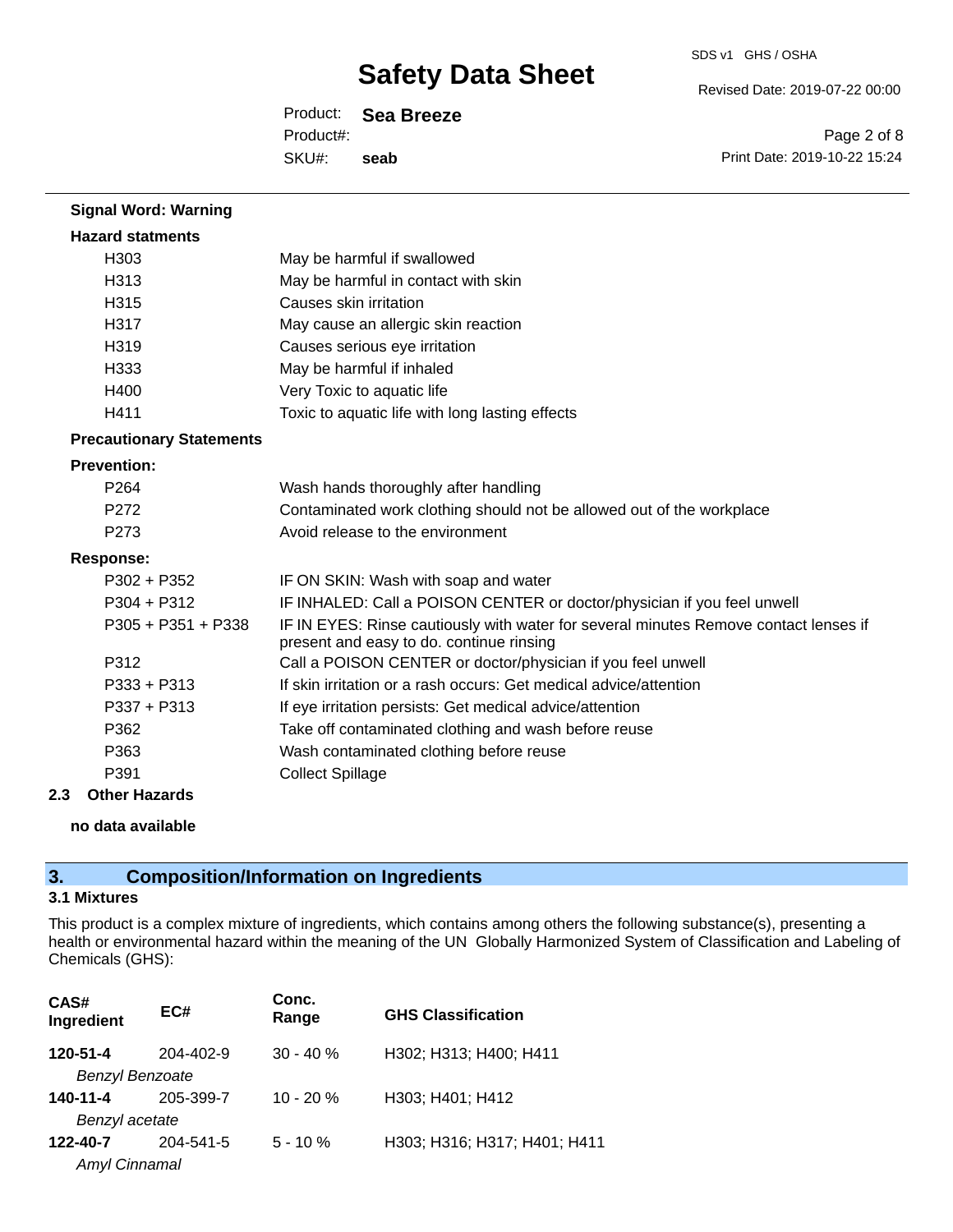Revised Date: 2019-07-22 00:00

Product: **Sea Breeze**

Product#:

SKU#: **seab**

Page 3 of 8 Print Date: 2019-10-22 15:24

| CAS#<br>Ingredient                                                                             | EC#                             | Conc.<br>Range | <b>GHS Classification</b>                   |
|------------------------------------------------------------------------------------------------|---------------------------------|----------------|---------------------------------------------|
| 2050-08-0                                                                                      | 218-080-2                       | $2 - 5%$       | H302; H400; H410                            |
| Amyl salicylate                                                                                |                                 |                |                                             |
| 118-58-1                                                                                       | 204-262-9                       | $2 - 5%$       | H303; H317; H320; H401; H412                |
| <b>Benzyl Salicylate</b>                                                                       |                                 |                |                                             |
| $60 - 12 - 8$                                                                                  | 200-456-2                       | $2 - 5%$       | H302; H313; H316; H319                      |
| phenethyl alcohol                                                                              |                                 |                |                                             |
| 115-95-7                                                                                       | 204-116-4                       | $2 - 5%$       | H227; H315; H317; H320; H402                |
| <b>Linalyl Acetate</b>                                                                         |                                 |                |                                             |
| 5989-27-5                                                                                      | 227-813-5                       | $2 - 5%$       | H226; H304; H315; H317; H400; H410          |
| Limonene                                                                                       |                                 |                |                                             |
| 134-20-3                                                                                       | 205-132-4                       | $2 - 5%$       | H303; H316; H319; H402                      |
| Methyl anthranilate                                                                            |                                 |                |                                             |
| $91 - 64 - 5$                                                                                  | 202-086-7                       | $2 - 5%$       | H302; H317; H402                            |
| Coumarin                                                                                       |                                 |                |                                             |
| 78-70-6                                                                                        | 201-134-4                       | $1 - 2%$       | H227; H303; H315; H317; H319; H402          |
| Linalool                                                                                       |                                 |                |                                             |
| 106-24-1                                                                                       | 203-377-1                       | $1 - 2%$       | H303; H315; H317; H318; H402                |
| Geraniol                                                                                       |                                 |                |                                             |
| 32388-55-9                                                                                     | 251-020-3                       | $1 - 2%$       | H303; H317; H400; H410                      |
| Acetyl cedrene                                                                                 |                                 |                |                                             |
| 105-87-3                                                                                       | 203-341-5                       | $1 - 2%$       | H315; H317; H401; H412                      |
| Geranyl Acetate                                                                                |                                 |                |                                             |
| 101-86-0                                                                                       | 202-983-3                       | $1 - 2%$       | H303; H316; H317; H400; H411                |
|                                                                                                | Hexyl cinnamaldehyde            |                |                                             |
| $97 - 53 - 0$                                                                                  | 202-589-1                       | $1 - 2%$       | H303; H316; H317; H319; H401                |
| Eugenol                                                                                        |                                 |                |                                             |
| 121-33-5                                                                                       | 204-465-2                       | $1 - 2%$       | H303; H319                                  |
| vanillin                                                                                       |                                 |                |                                             |
| 8007-35-0                                                                                      | 232-357-5                       | $1 - 2%$       | H316; H401; H411                            |
| Terpineol acetate                                                                              |                                 |                |                                             |
| 128-37-0                                                                                       | 204-881-4                       | $1 - 2%$       | H316; H400; H410                            |
|                                                                                                | <b>Butylated hydroxytoluene</b> |                |                                             |
| 80-54-6                                                                                        | 201-289-8                       | $0.1 - 1.0 %$  | H227; H302; H315; H317; H361; H401;<br>H412 |
| <b>Butylphenyl Methylpropional</b><br>See Section 16 for full text of GHS classification codes |                                 |                |                                             |
|                                                                                                |                                 |                |                                             |

See Section 16 for full text of GHS classification codes which where not shown in section 2

Total Hydrocarbon Content (%  $w/w$ ) = 3.32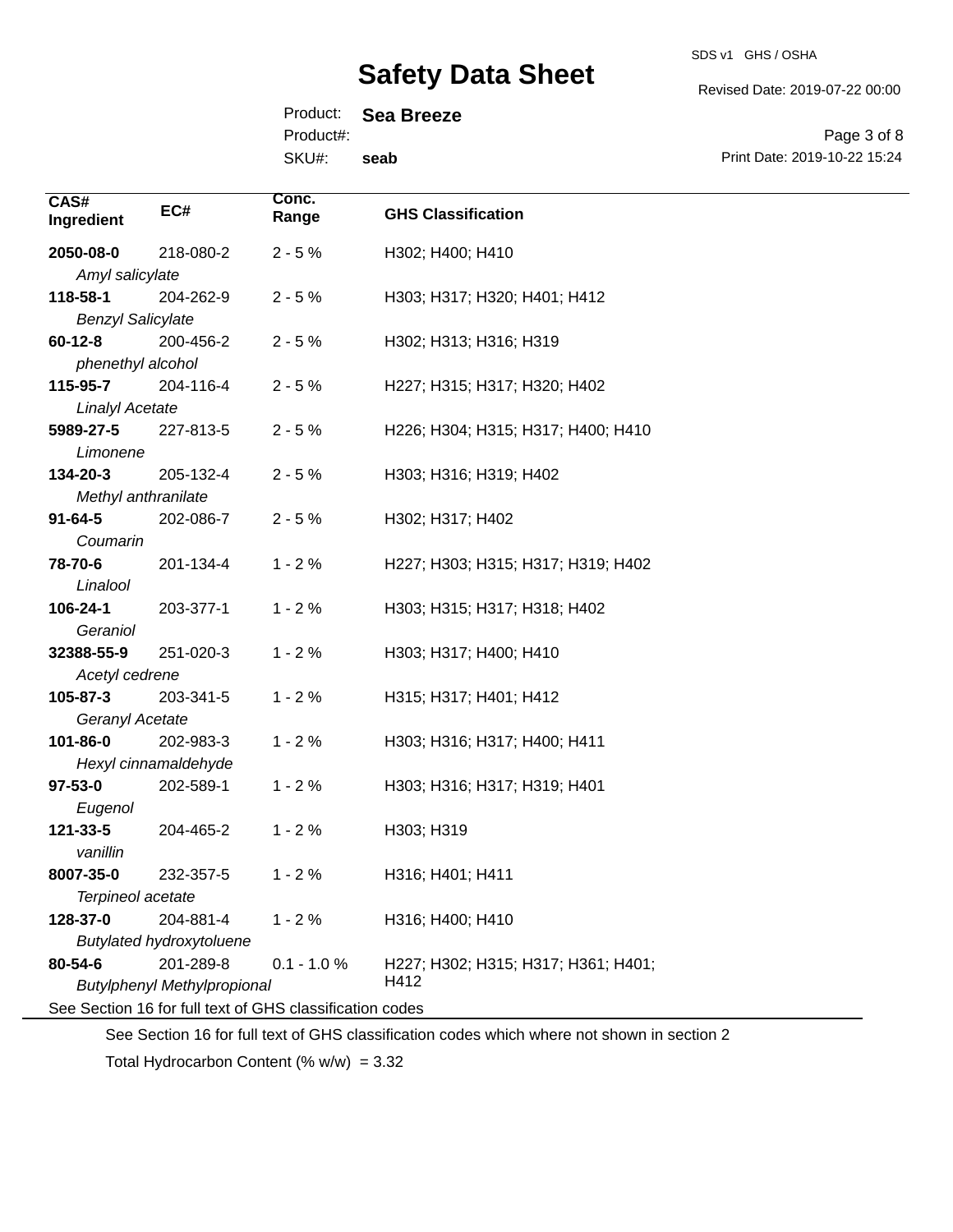SDS v1 GHS / OSHA

Revised Date: 2019-07-22 00:00

Product: **Sea Breeze**

Product#:

SKU#: **seab**

Page 4 of 8 Print Date: 2019-10-22 15:24

| $\overline{4}$ .<br><b>First Aid Measures</b>                                     |                                                                                                               |  |
|-----------------------------------------------------------------------------------|---------------------------------------------------------------------------------------------------------------|--|
| <b>Description of first aid measures</b><br>4.1                                   |                                                                                                               |  |
| Inhalation:                                                                       | Remove from exposure site to fresh air and keep at rest.<br>Obtain medical advice.                            |  |
| <b>Eye Exposure:</b>                                                              | Flush immediately with water for at least 15 minutes.<br>Contact physician if symptoms persist.               |  |
| <b>Skin Exposure:</b>                                                             | Remove contaminated clothes. Wash thoroughly with water (and soap).<br>Contact physician if symptoms persist. |  |
| Ingestion:                                                                        | Rinse mouth with water and obtain medical advice.                                                             |  |
| Most important symptoms and effects, both acute and delayed<br>4.2                |                                                                                                               |  |
| <b>Symptoms:</b>                                                                  | no data available                                                                                             |  |
| Risks:                                                                            | Refer to Section 2.2 "Hazard Statements"                                                                      |  |
| Indication of any immediate medical attention and special treatment needed<br>4.3 |                                                                                                               |  |
| Treatment:                                                                        | Refer to Section 2.2 "Response"                                                                               |  |
| 5.<br><b>Fire-Fighting measures</b>                                               |                                                                                                               |  |
| <b>Extinguishing media</b><br>5.1                                                 |                                                                                                               |  |
| Suitable:                                                                         | Carbon dioxide (CO2), Dry chemical, Foam                                                                      |  |
| <b>Unsuitable</b>                                                                 | Do not use a direct water jet on burning material                                                             |  |
| 5.2 Special hazards arising from the substance or mixture                         |                                                                                                               |  |
| During fire fighting:                                                             | Water may be ineffective                                                                                      |  |
| <b>Advice for firefighters</b><br>5.3                                             |                                                                                                               |  |
| <b>Further information:</b>                                                       | Standard procedure for chemical fires                                                                         |  |

### **6. Accidental Release Measures**

#### **6.1 Personal precautions, protective equipment and emergency procedures**

Avoid inhalation and contact with skin and eyes. A self-contained breathing apparatus is recommended in case of a major spill.

#### **6.2 Environmental precautions**

Keep away from drains, soil, and surface and groundwater.

#### **6.3 Methods and materials for containment and cleaning up**

Clean up spillage promptly. Remove ignition sources. Provide adequate ventilation. Avoid excessive inhalation of vapors. Gross spillages should be contained by use of sand or inert powder and disposed of according to the local regulations.

#### **6.4 Reference to other sections**

Not Applicable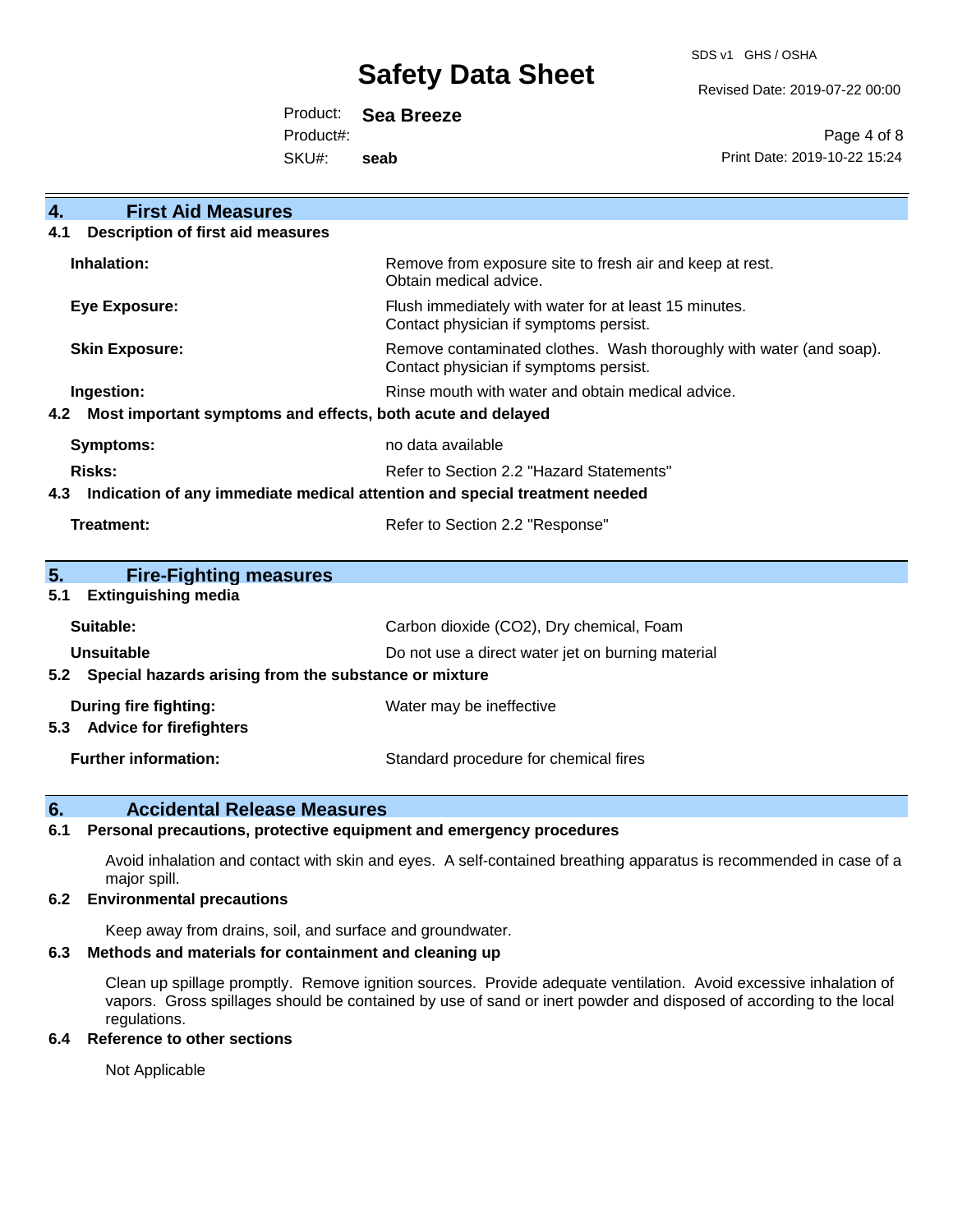Revised Date: 2019-07-22 00:00

Product: **Sea Breeze** SKU#: Product#: **seab**

Page 5 of 8 Print Date: 2019-10-22 15:24

# **7. Handling and Storage**

#### **7.1 Precautions for safe handling**

Apply according to good manufacturing and industrial hygiene practices with proper ventilation. Do not drink, eat or smoke while handling. Respect good personal hygiene.

#### **7.2 Conditions for safe storage, including any incompatibilities**

Store in a cool, dry and ventilated area away from heat sources and protected from light in tightly closed original container. Avoid uncoated metal container. Keep air contact to a minimum.

#### **7.3 Specific end uses**

No information available

#### **8. Exposure Controls/Personal Protection**

**8.1 Control parameters**

| <b>Exposure Limits:</b> |                                 |              |                                            |      |             |  |
|-------------------------|---------------------------------|--------------|--------------------------------------------|------|-------------|--|
| <b>Component</b>        |                                 | <b>ACGIH</b> | ACGIH<br>TWA ppm STEL ppm TWA ppm STEL ppm | OSHA | <b>OSHA</b> |  |
| $140 - 11 - 4$          | Benzyl acetate                  | 10           |                                            |      |             |  |
| 128-37-0                | <b>Butylated hydroxytoluene</b> |              |                                            |      |             |  |

**Engineering Controls:** Use local exhaust as needed.

#### **8.2 Exposure controls - Personal protective equipment**

| Eye protection:                | Tightly sealed goggles, face shield, or safety glasses with brow guards and side shields, etc.<br>as may be appropriate for the exposure |
|--------------------------------|------------------------------------------------------------------------------------------------------------------------------------------|
| <b>Respiratory protection:</b> | Avoid excessive inhalation of concentrated vapors. Apply local ventilation where appropriate.                                            |
| <b>Skin protection:</b>        | Avoid Skin contact. Use chemically resistant gloves as needed.                                                                           |

#### **9. Physical and Chemical Properties**

#### **9.1 Information on basic physical and chemical properties**

| Appearance:                  | Liquid                 |
|------------------------------|------------------------|
| Odor:                        | Conforms to Standard   |
| Color:                       | Greenish Yellow (G4-7) |
| Viscosity:                   | Liquid                 |
| <b>Freezing Point:</b>       | Not determined         |
| <b>Boiling Point:</b>        | Not determined         |
| <b>Melting Point:</b>        | Not determined         |
| <b>Flashpoint (CCCFP):</b>   | >200 F (93.33 C)       |
| <b>Auto flammability:</b>    | Not determined         |
| <b>Explosive Properties:</b> | None Expected          |
| <b>Oxidizing properties:</b> | None Expected          |
| Vapor Pressure (mmHg@20 C):  | 0.0521                 |
| %VOC:                        | 0.05                   |
| Specific Gravity @ 25 C:     | 1.0530                 |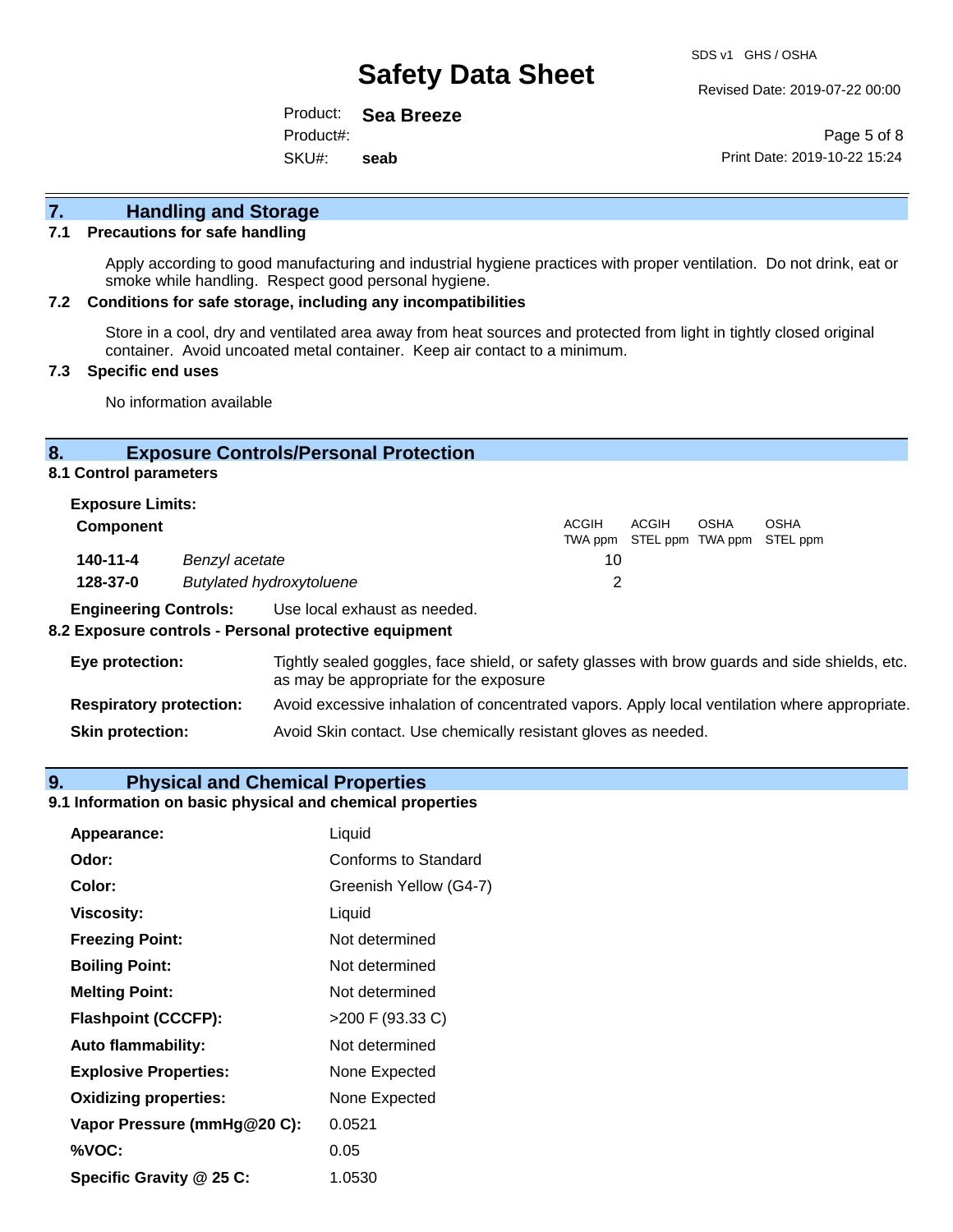Revised Date: 2019-07-22 00:00

Page 6 of 8

Print Date: 2019-10-22 15:24 Product: **Sea Breeze** SKU#: Product#: **seab**

| Density @ 25 C:          | 1.0500 |  |  |
|--------------------------|--------|--|--|
| Refractive Index @ 20 C: | 1.5340 |  |  |
| Soluble in:              | Oil    |  |  |

# **10. Stability and Reactivity**

| 10.1 Reactivity                         | None                                               |
|-----------------------------------------|----------------------------------------------------|
| <b>10.2 Chemical stability</b>          | Stable                                             |
| 10.3 Possibility of hazardous reactions | None known                                         |
| <b>10.4 Conditions to avoid</b>         | None known                                         |
| 10.5 Incompatible materials             | Strong oxidizing agents, strong acids, and alkalis |
| 10.6 Hazardous decomposition products   | None known                                         |

#### **11. Toxicological Information**

#### **11.1 Toxicological Effects**

Acute Toxicity Estimates (ATEs) based on the individual Ingredient Toxicity Data utilizing the "Additivity Formula"

| Acute toxicity - Oral - (Rat) mg/kg                | (LD50: 2008.5940) May be harmful if swallowed            |
|----------------------------------------------------|----------------------------------------------------------|
| Acute toxicity - Dermal - (Rabbit) mg/kg           | (LD50: 2814.7774) May be harmful in contact with skin    |
| Acute toxicity - Inhalation - (Rat) mg/L/4hr       | (LD50: 49.9144) May be harmful if inhaled                |
| <b>Skin corrosion / irritation</b>                 | May be harmful if inhaled                                |
| Serious eye damage / irritation                    | Causes serious eye irritation                            |
| <b>Respiratory sensitization</b>                   | Not classified - the classification criteria are not met |
| <b>Skin sensitization</b>                          | May cause an allergic skin reaction                      |
| <b>Germ cell mutagenicity</b>                      | Not classified - the classification criteria are not met |
| Carcinogenicity                                    | Not classified - the classification criteria are not met |
| <b>Reproductive toxicity</b>                       | Not classified - the classification criteria are not met |
| Specific target organ toxicity - single exposure   | Not classified - the classification criteria are not met |
| Specific target organ toxicity - repeated exposure | Not classified - the classification criteria are not met |
| <b>Aspiration hazard</b>                           | Not classified - the classification criteria are not met |

# **12. Ecological Information**

### **12.1 Toxicity**

| <b>Acute acquatic toxicity</b>   | Very Toxic to aquatic life                      |
|----------------------------------|-------------------------------------------------|
| <b>Chronic acquatic toxicity</b> | Toxic to aquatic life with long lasting effects |
| Toxicity Data on soil            | no data available                               |
| Toxicity on other organisms      | no data available                               |

**12.2 Persistence and degradability no data available**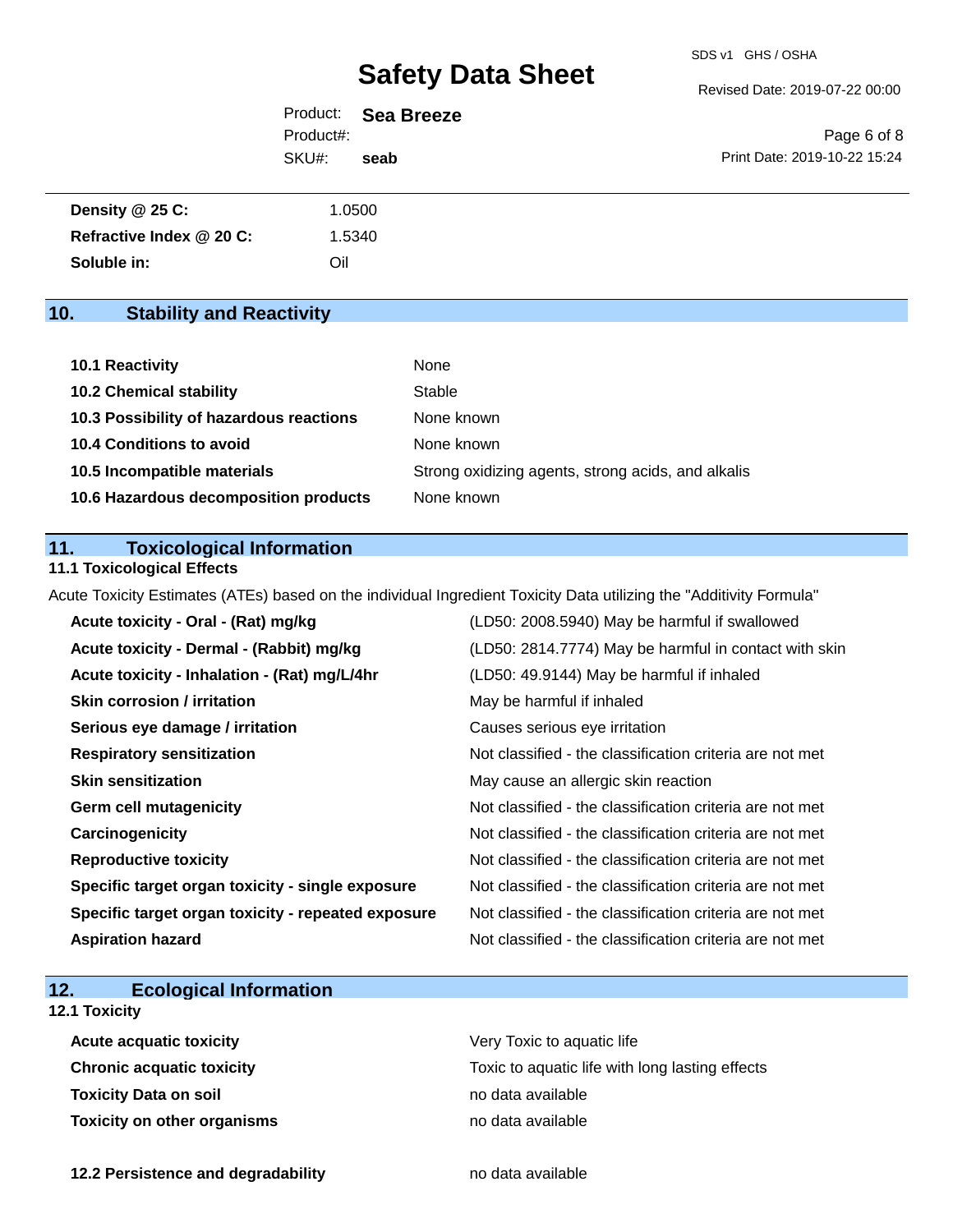SDS v1 GHS / OSHA

Revised Date: 2019-07-22 00:00

|                   | Product: Sea Breeze |                              |
|-------------------|---------------------|------------------------------|
| Product#:         |                     | Page 7 of 8                  |
| SKU#:             | seab                | Print Date: 2019-10-22 15:24 |
|                   |                     |                              |
| ulativa natantial | no doto quoilabla   |                              |

| 12.3 Bioaccumulative potential | no data available |
|--------------------------------|-------------------|
| 12.4 Mobility in soil          | no data available |
| 12.5 Other adverse effects     | no data available |

# **13. Disposal Conditions**

#### **13.1 Waste treatment methods**

Do not allow product to reach sewage systems. Dispose of in accordance with all local and national regulations. Send to a licensed waste management company.The product should not be allowed to enter drains, water courses or the soil. Do not contaminate ponds, waterways or ditches with chemical or used container.

# **14. Transport Information**

| <b>Marine Pollutant</b>                                       | Yes. Ingredient of greatest environmental impact:<br>120-51-4 : (30 - 40 %) : Benzyl Benzoate |              |                                     |                 |        |
|---------------------------------------------------------------|-----------------------------------------------------------------------------------------------|--------------|-------------------------------------|-----------------|--------|
| <b>Regulator</b>                                              |                                                                                               | <b>Class</b> | <b>Pack Group</b>                   | <b>Sub Risk</b> | UN-nr. |
| U.S. DOT (Non-Bulk)                                           |                                                                                               |              | Not Regulated - Not Dangerous Goods |                 |        |
| <b>Chemicals NOI</b>                                          |                                                                                               |              |                                     |                 |        |
| <b>ADR/RID (International Road/Rail)</b>                      |                                                                                               |              |                                     |                 |        |
| <b>Environmentally Hazardous</b><br>Substance, Liquid, n.o.s. |                                                                                               | 9            | Ш                                   |                 | UN3082 |
| <b>IATA (Air Cargo)</b>                                       |                                                                                               |              |                                     |                 |        |
| <b>Environmentally Hazardous</b><br>Substance, Liquid, n.o.s. |                                                                                               | 9            | Ш                                   |                 | UN3082 |
| IMDG (Sea)                                                    |                                                                                               |              |                                     |                 |        |
| <b>Environmentally Hazardous</b><br>Substance, Liquid, n.o.s. |                                                                                               | 9            | Ш                                   |                 | UN3082 |

| 15.<br><b>Regulatory Information</b>      |                                     |               |                                                                                                  |  |  |
|-------------------------------------------|-------------------------------------|---------------|--------------------------------------------------------------------------------------------------|--|--|
| <b>U.S. Federal Regulations</b>           |                                     |               |                                                                                                  |  |  |
| <b>TSCA (Toxic Substance Control Act)</b> |                                     |               | All components of the substance/mixture are listed or exempt                                     |  |  |
| 40 CFR(EPCRA, SARA, CERCLA and CAA)       |                                     |               | This product contains NO components of concern.                                                  |  |  |
| <b>U.S. State Regulations</b>             |                                     |               |                                                                                                  |  |  |
| <b>California Proposition 65 Warning</b>  |                                     |               | This product contains the following components:                                                  |  |  |
| 123-35-3(NF 204-622-5 0.01 - 0.1%         |                                     |               | beta-Myrcene (Natural Source)                                                                    |  |  |
| 94-59-7                                   | $202 - 345 - 4 \le 30$ ppm          |               | Safrole (Natural Source)                                                                         |  |  |
| $93 - 15 - 2$                             | $202 - 223 - 0 \leq 14 \text{ ppm}$ |               | Methyl Eugenol (Natural Source)                                                                  |  |  |
| <b>Canadian Regulations</b>               |                                     |               |                                                                                                  |  |  |
| <b>DSL</b>                                |                                     |               | 100.00% of the components are listed or exempt. The following<br>components are NOT on the List: |  |  |
| 476332-65-7                               |                                     | $\leq$ 36 ppm | 2H-Indeno[4,5b] furan, decahydro-2,2,6,6,7,8,,8-heptamethyl                                      |  |  |
|                                           |                                     |               |                                                                                                  |  |  |